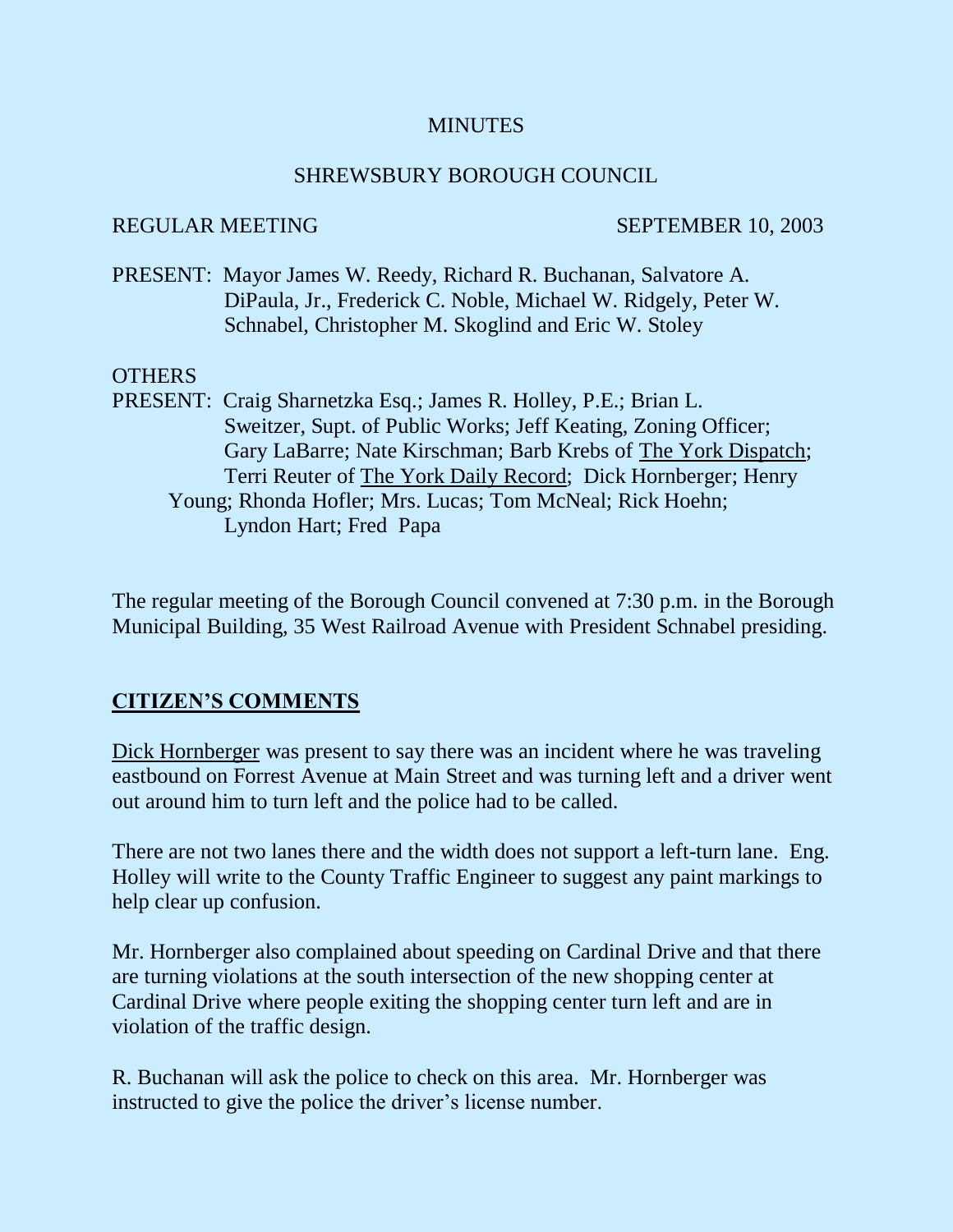A complaint was received about the turning lanes in this same area as the motorists waiting to turn left onto Cardinal Drive from Mt. Airy Road are in the same lane of travel as those waiting to make a left turn into the shopping center from Mt. Airy Road. Motorists are also extending the left-turn lane on Mt. Airy Road to turn left onto Forrest Avenue.

Eng. Holley will ask PennDOT to look at this intersection.

Gary LaBarre stated the EOC and other towers are now complete and the only thing left to do is some grounding in the basement.

Nate Kirschman was present to report there will be a practice HAZMAT drill on Saturday, October 4 from 9 a.m. to noon. There will be an evacuation and our EOC will close and operations will be moved to New Freedom Borough's EOC.

Nate also introduced the Intergovernmental Cooperation Agreement involving the Borough, New Freedom, Railroad and Glen Rock Boroughs and Shrewsbury Township that would allow for back-up and mutual aid of manpower in the event of emergencies. This will be discussed further next month. Resources would be shared. New Freedom Borough has an EOC but Shrewsbury Township does not.

Mrs. Hofler of 50 Woodland Drive was present to say there were incorrect statements made at last month's meeting by neighbors. The tractor trailer has been gone for almost two years and her husband stops in with the truck to visit the children. It's not there on a regular basis and the immediate neighbors were not asked to sign the petition. It appears to be a neighbor dispute situation.

C. Skoglind said he spoke with the Hoflers and told them the Borough is looking into tractor trailer problems on other streets as well, not just Woodland Drive. The residential roads were not built for heavy truck parking and there are safety issues.

Mrs. Lucas of Woodland Drive was present to say the truck is not there very often and she said there are lies being told and that there is yelling and cursing coming from the Antkowiaks. Mrs. Lucas was told to call the police.

Tom McNeal of 57 Woodland Drive stated the Hoflers have been great neighbors and this truck was this gentleman's livelihood and he didn't want to see restrictions put in place like a home owners association would have.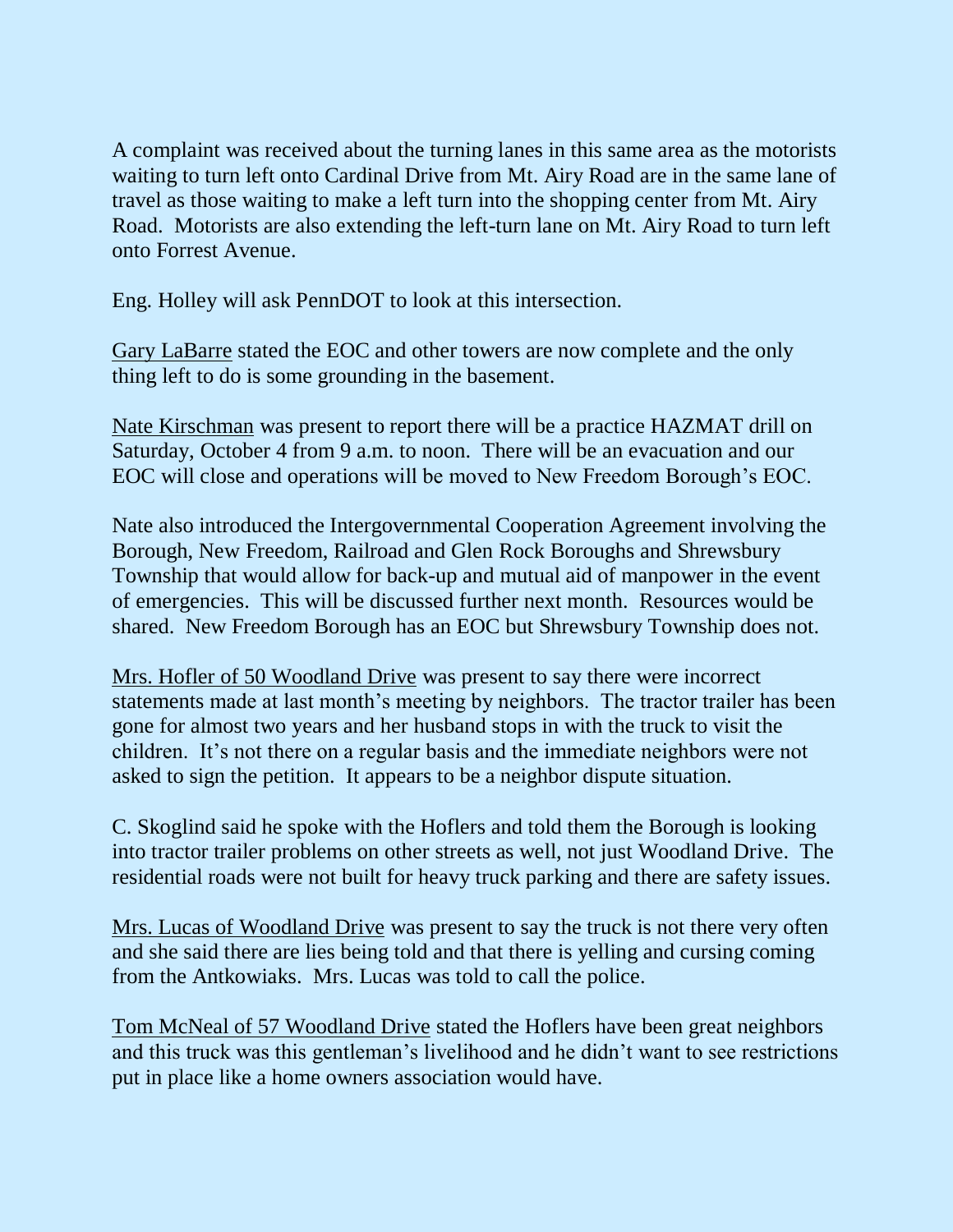# **APPROVAL OF MINUTES**

- E. Stoley moved to approve the minutes of the August 13, 2003 meeting.
- C. Skoglind seconded. The motion carried with all in favor.

# **APPROVAL OF EXPENDITURES AND REPORT OF ACCOUNTS**

M. Ridgely moved to approve the expenditures and report of accounts for July. F. Noble seconded. The motion carried with all in favor.

# **BILLS**

- Codes Enforcement inspection at new shopping center Chinese Restaurant \$168.00; Giant \$48.00; Mattress Warehouse \$120.00; Shrewsbury Cleaners \$84.00 for a total of \$420.00
- James R. Holley & Associates general engineering \$1,432.31; sanitary sewer repairs 2003 \$480.39; Northbrook sewer extension \$350.35
- Kimberly Dettinger bookkeeping services for August 17.5 hours \$350.00

M. Ridgely moved to approve payment of the above invoices.

C. Skoglind seconded. The motion carried with all in favor.

# **SUBDIVISION AND LAND DEVELOPMENT BUSINESS**

Cornerstone Development Group asked for Council to consider a change in the front setback requirement in the Residential-Agricultural zone from 50 feet to 25.

Rick Hoehn and Lyndon Hart of Daft, McCune and Walker presented information as to why they felt the front setbacks should be reduced from 50 to 25. They felt the homes would be more marketable if the back yards were larger.

The lots could be more attractive if there were larger back yards yet Cornerstone went through the land development approval process with lot layout based on the current setbacks of 50 feet. There could be problems with the short driveways if there are more than two cars and other cars would be forced to park on the street.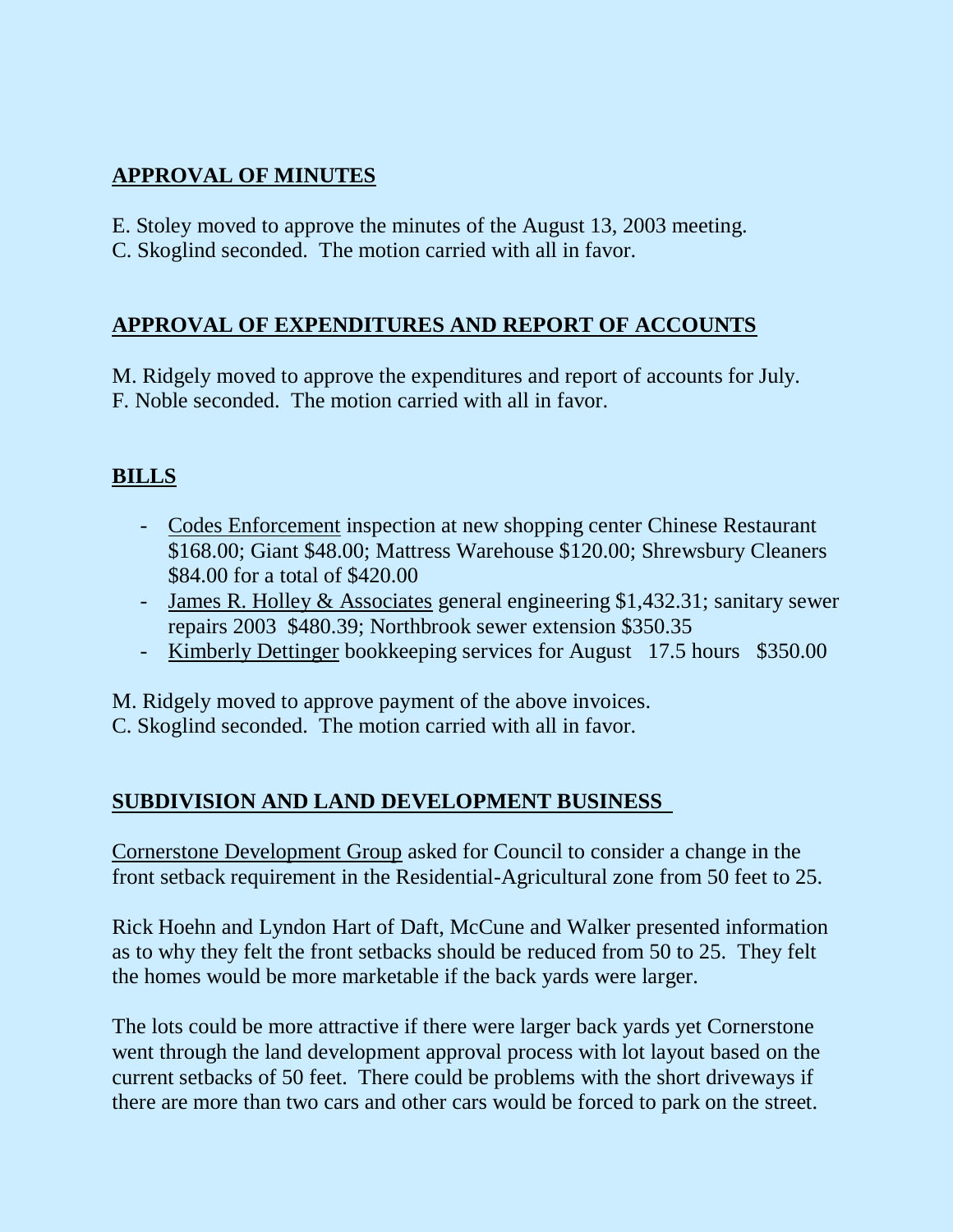There was a home on South Main Street that burned down years ago and when it was rebuilt it had to conform to the current setbacks and it looks out of place. This could happen if the zoning ordinance was changed for this zone if a house burned or a homeowner could put an addition within the front setback. The homes would not look uniform. Council felt the larger back yard plan was not a good reason to change the zoning ordinance. Each development should be looked at on an individual basis and relief sought from the zoning hearing board.

Council is not going to consider changing the zoning ordinance and Cornerstone was told to seek relief from the zoning hearing board if they still wanted to pursue the setback issue.

# **Zoning Officer/BOCA Inspector**

The blow up "Frosty" at Wendy's can stay up until the end of the month. Jeff was asked to look into the "sandwich" signs that have gone up at the new shopping center and at Playground Avenue. There are also some at the railroad crossing on South Main Street.

P. Schnabel stated he would see Jeff tomorrow to review the plan of original work for the Jacobsons. Jeff was asked to look at the former Agway property at the corner of North Main Street and Valley Road as there are 16 trucks and six tractors and some dump trucks. There are no licenses on some trucks.

B. Sweitzer asked about the status of the business profile sheets for the wellhead protection plan. Jeff stated he would have them to Brian by the end of the month.

# **UPDATE ON THE STATUS OF THE SOUTHERN REGIONAL RECREATION BOARD**

Anna Walters, Fred Noble and Henry Young gave an update on the status of the SRRB. Because of financial problems, the program assistant was laid off and then the director resigned. The Board owes more money than it has in the treasury. The Board met last evening and voted to go on with the program and hire one fulltime and one part-time employee after the first of the year. There is a debt of about \$8,600.00 that could increase to between \$9,000 – 10,000.00 by the end of the year.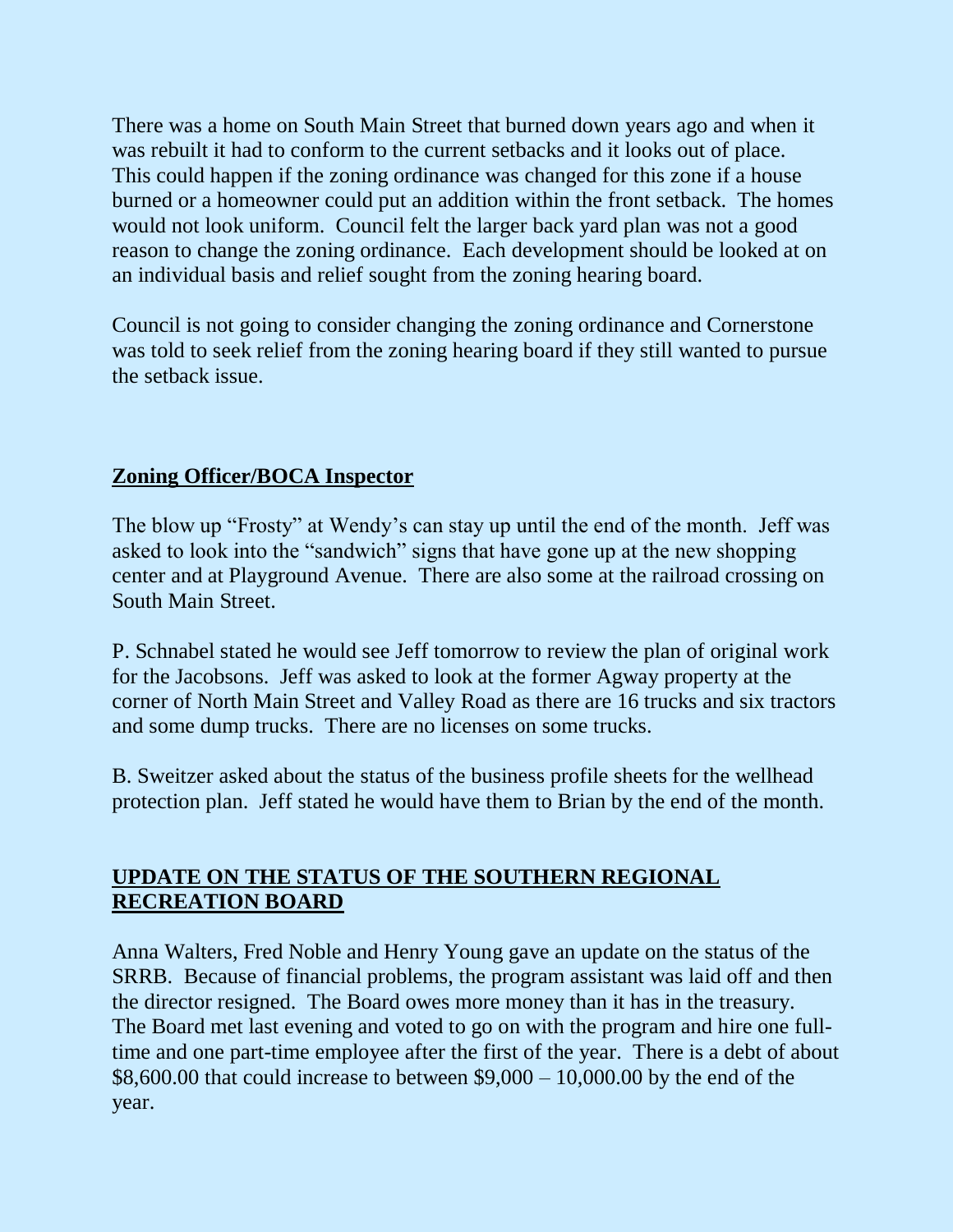F. Noble stated at the last session of the Board, he was under the impression the program would shut down. Now, the Board met last evening and decided to save the SRRB. The result of the Peer to Peer study was that it was felt the recreation needs were being handled by the older organizations that existed before SRRB and there was not enough work to maintain regional recreation.

Anna Walters stated there were a lot of people at the meeting Tuesday evening who offered to help the SRRB stay afloat. The Borough's 2003 budget figure was \$12,300.00 and the 2004 budget figure is \$10,911.00. The Borough has been contributing to the SRRB based on the 2003 budget figure and the fourth quarter payment will be sent in soon.

E. Stoley moved that the Borough pay our allotted fourth quarter share based on our 2003 budget figure. (Seconded later.)

F. Noble stated that earlier in the year he asked Jacob Papp what the purpose of the SRRB was and he responded they are to schedule the ball fields for the organizations that already exist and to fill in the gaps in recreation in Southern York County that are not offered by other organizations. Fred read a list of recreation organizations in the area and the gaps aren't that big. Volunteerism is shrinking. SRRB is financially broke and the Peer to Peer study recommended they relocate and when that happens, Railroad Borough withdraws. Fred recommends the Borough re-activate it's own recreation board and vote to get out of the SRRB. He doesn't believe the programs being offered fulfill the needs of the public. For example, there were 13 people in the tennis clinic.

C. Skoglind suggested the Board put together a list of the programs that were successful and come back to the Borough next month with a plan for next year.

The budget is \$170,000.00 and the municipalities pay about \$50,000.00 of the budget. The rest is from fundraising, program fees, donations and some grant money.

Henry Young stated some of the existing athletic organizations are working with the SRRB; WalMart has offered sponsorships, there were offers of help from people not in the area, and he feels Codorus Township should be invited to join. He stated he will work diligently to prepare a plan for next month.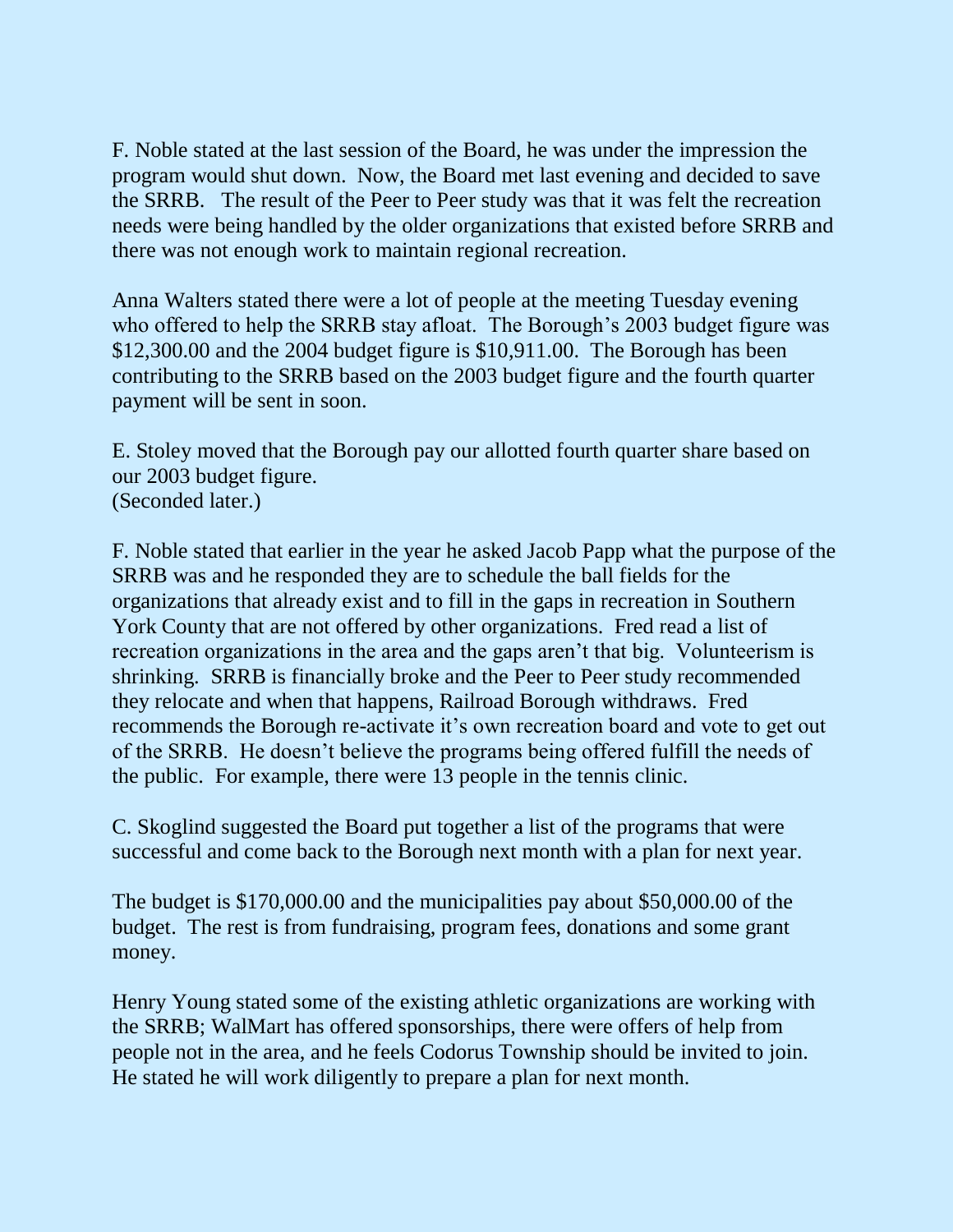It was discussed that hiring someone new after the first of the year will mean it will take awhile to get programming going.

The Borough would have had to give notice of withdraw by August 1 and it looks like we will have to contribute in 2004 if SRRB does not dissolve.

R. Buchanan seconded E. Stoley's motion that the fourth quarter payment be made under the 2003 budget figure. The motion carried with all in favor.

F. Noble moved that the Borough withdraw from SRRB and to pay the fourth quarter amount.

S. DiPaula seconded the motion. Roll call vote:

| R. Buchanan | no  |
|-------------|-----|
| S. DiPaula  | yes |
| F. Noble    | yes |
| Ridgely     | no  |
| Skoglind    | no  |
| Stoley      | no  |
| Schnabel    | yes |

E. Stoley moved to amend his motion that the Borough pay their fourth quarter based on the 2003 rate on the condition that the SRRB not hire any new employees during the rest of 2003.

R. Buchanan seconded. The motion carried with all in favor.

## **OTHER REPORTS**

**Water & Sewer** – Richard R. Buchanan

Bulk Storage Tanks

Two 1,500 gallon bulk caustic tanks were purchased for \$11,440.00. The tanks will have three-year warranties.

Meadow Well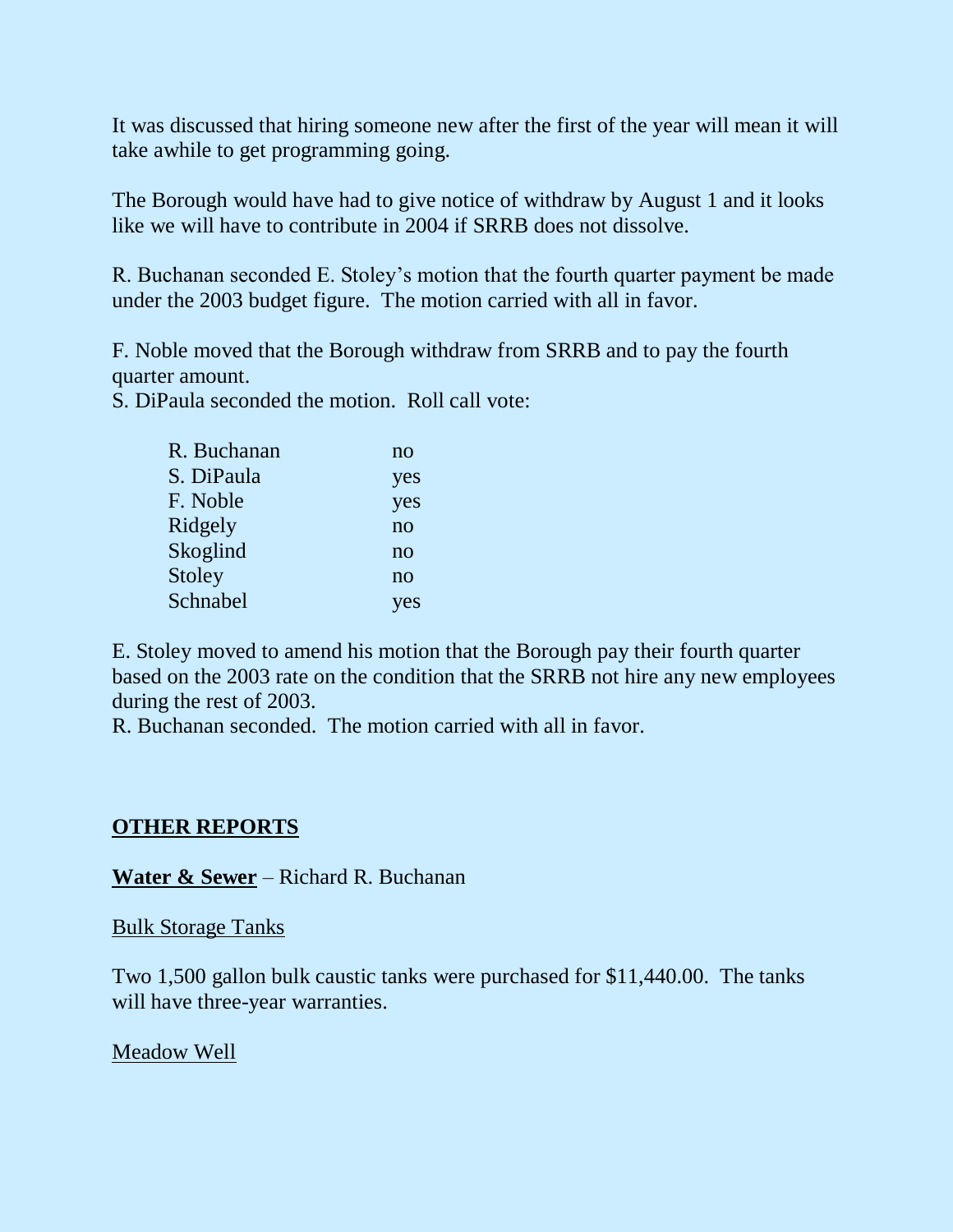The pump is only pumping 20 gallons per minute compared to the usual 60 gallons per minute. The pump will be repaired next week.

## Pumphouse Wells Testing

The testing is complete and the results will be presented at the Susquehanna River Basin Commission's meeting in December. The test results are favorable and the wells should easily be permitted for the 100,000 gallons per day that we requested.

## Sewer Flows

The average sewer flow for August was 971,581 gallons compared to last year's of 526,452. The month's high was 1.395 million gallons compared to 2002's of 628,000 gallons. Problem areas are pinpointed, but the Public Works Department needs dry ground to get a camera truck to the manholes. Smoke tests will not be done due to New Freedom's lack of success.

Sewer EDU's for Conewago Contractors

This was discussed later in the meeting.

# **Public Roads & Lighting** – Christopher M. Skoglind

#### 2004 Roadwork

The proposed roadwork comes to \$160,000.00.

#### Adopt Streets in the Covington Ridge Phase I

This will be done next month.

#### Tractor Trailers on Residential Streets

The following streets will be added to the study that the York County Planning Commission is doing: Hill Street, West Forrest Avenue, Covington Drive and Tolna Road.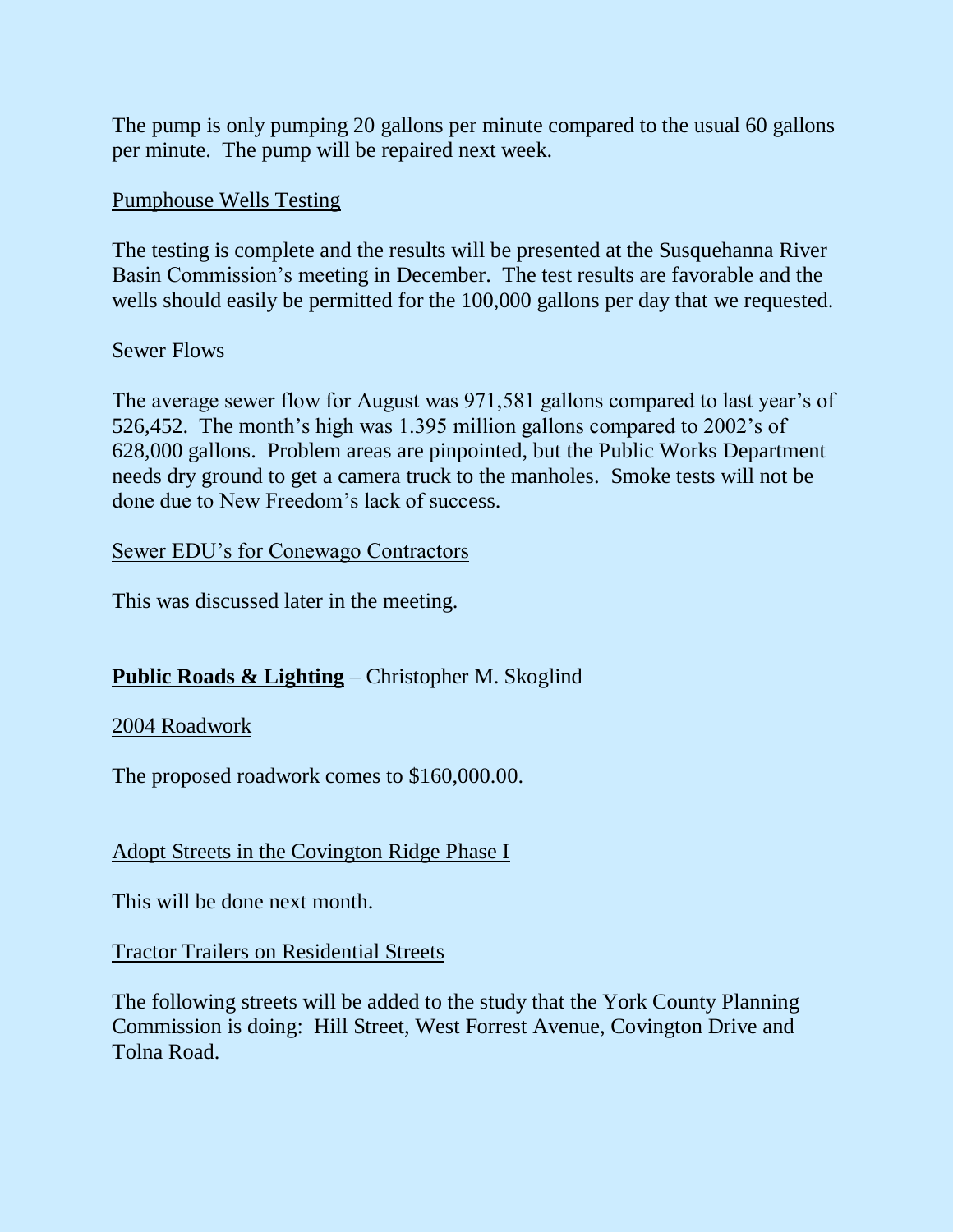## Water Runoff on North Sunset Drive

Water runoff was creating problems for some North Main Street property owners and a macadam lip will be installed along the east side of North Sunset Drive to help prevent water from running in that direction. The fire company is also going to work with the Borough to see what they can do to direct water runoff from their building.

## **Public Lands & Buildings and Finance** – Michael W. Ridgely

## Graleski Property

The appraisal is not yet completed.

## Award Refuse Contract

M. Ridgely moved to accept the proposal for twice a week refuse pick up with one bulky trash item a week to be on the opposite day of recycling. C. Skoglind seconded. The motion carried with all in favor.

M. Ridgely moved to amend his motion to award the bid of Penn Waste for twice a week refuse pick up with one bulky trash item collection a week for a five year contract for a price of \$1,150,365.00.

E. Stoley seconded. The motion carried with all in favor.

## Northbrook Lane Sewer Pump Station Lot

The appraisal came in at \$1,000.00 and the neighbor will be contacted and the lot offered for sale at that price with filing fees for a reverse subdivision being waived.

M. Ridgely moved to offer this property to the neighbor at a price of \$1,000.00 with the filing fees being waived. S. DiPaula and C. Skoglind seconded. The motion carried with all in favor.

## 2004 Pension Minimum Municipal Obligation

The amount of \$25,345.00 will be budgeted for the 2004 MMO.

M. Ridgely moved to budget the amount of \$25,345.00 for 2004.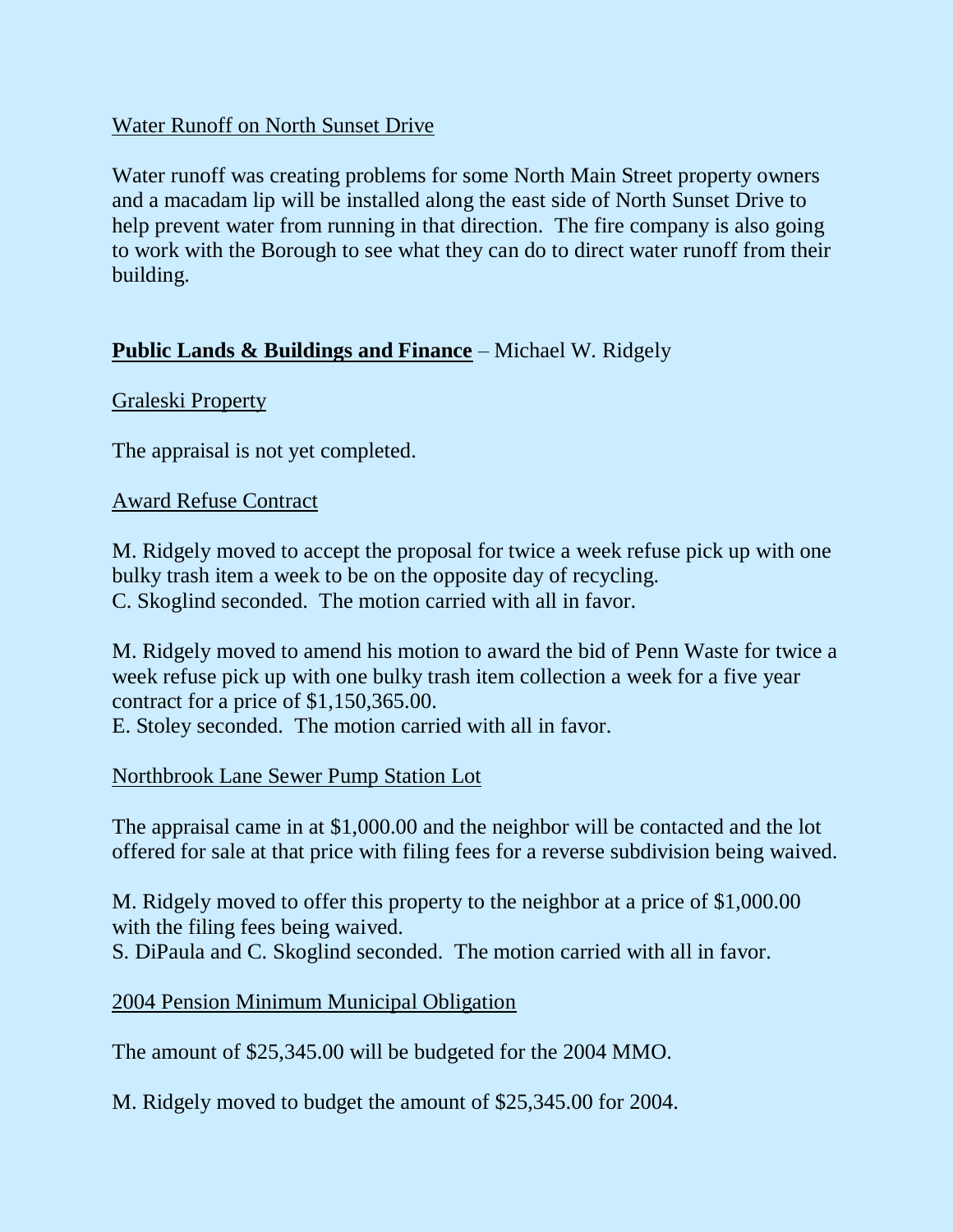S. DiPaula and C. Skoglind seconded. The motion carried with all in favor.

## Public Works Radios

M. Ridgely moved to approve a repeater site radio set-up for the public works at a cost not to exceed \$2,200.00.

R. Buchanan seconded. The motion carried with all in favor.

# **ENGINEER'S REPORT**

#### Stormwater Runoff Ordinance

The County was awarded grant money from DEP to study and update stormwater effects on the South Branch of the Codorus Creek. A representative will be at an upcoming Council meeting to tell us about the project and that we'll either have to amend our current ordinance or adopt a new ordinance.

#### New Well House

Tom Simmons asked if he could start work on the construction of the new well house now. Eng. Holley will check with DEP.

# **SOLICITOR'S REPORT**

## Grim's Glass

Mr. Miller's attorney asked that a meeting be held to feel out our position and to maybe discuss a resolution.

It was Council's feeling that Mr. Miller was told what the violations are and that he needs to abide by the ordinances.

#### Nuisance Ordinance

The section pertaining to fireplaces and residential outside cooking needs to be amended.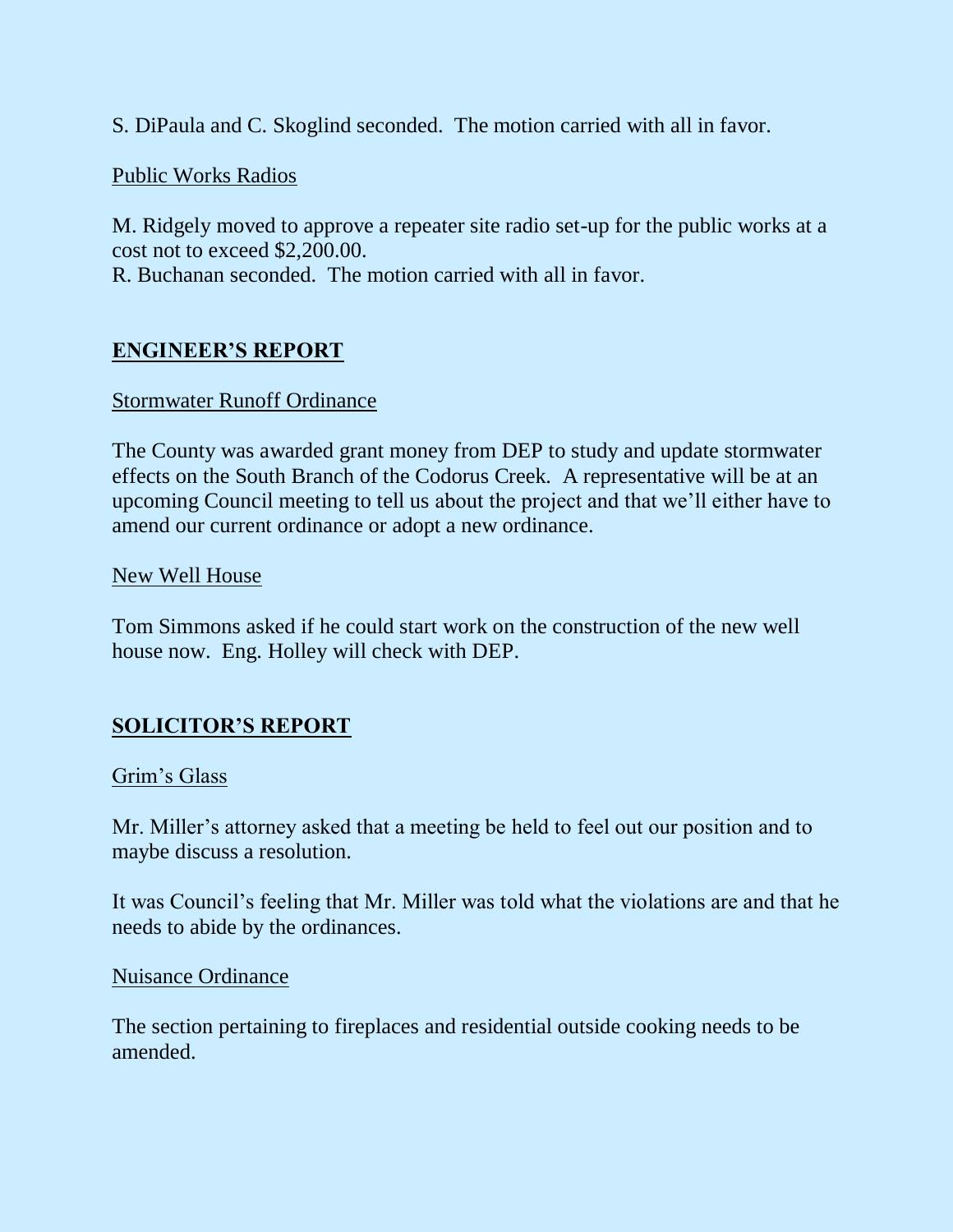## **Public Safety, Welfare and Personnel** – Salvatore A. DiPaula, Jr.

## Personnel Meetings

The personnel meetings will be on September 17 at 7:00 p.m. A pension information meeting will be held on September 24 at 3:00 p.m.

#### Adopt Promulgation to Adopt the Borough's Emergency Operations Plan

M. Ridgely moved to adopt the Promulgation and the Borough's Emergency Operations Plan as of August, 2003. E. Stoley seconded. The motion carried with all in favor.

#### Blood Drive

Brian was contacted about a blood drive and permission was granted to use the Keeny Room.

#### Sewer EDUs for Conewago Contractors

Conewago Contractors paid for 40 sewer EDUs in 1988 at a price of \$94,000.00. At that time, Conewago Contractors owned 49 acres of land. Nine and a half are in the Borough and 39.5 were in the Township beside and behind the Fit and Fun Center (now the YMCA). Rezoning took place unbeknownst to Conewago Contractors from residential back to agricultural. After the Fit and Fun Center failed, ten acres were donated to the YMCA. At this time, Conewago Contractors was allowed to purchase the Miller property, fifteen acres, of which ten could be developed. In 1999, Shrewsbury Township purchased 22.5 acres from Conewago Contractors for a recreation complex. Conewago Contractors owns 20 acres that are zoned commercial. Eng. Holley stated they will be developing less land than they used to own and that just the configuration of the land has changed.

It was discussed that Council wanted to stand by its decision of last month where sewer would be served to the acreage owned by Conewago Contractors in 1988 and not for the Miller property.

This was referred to the water and sewer committee who will meet with Township officials to discuss the sewer EDUs for the Miller property.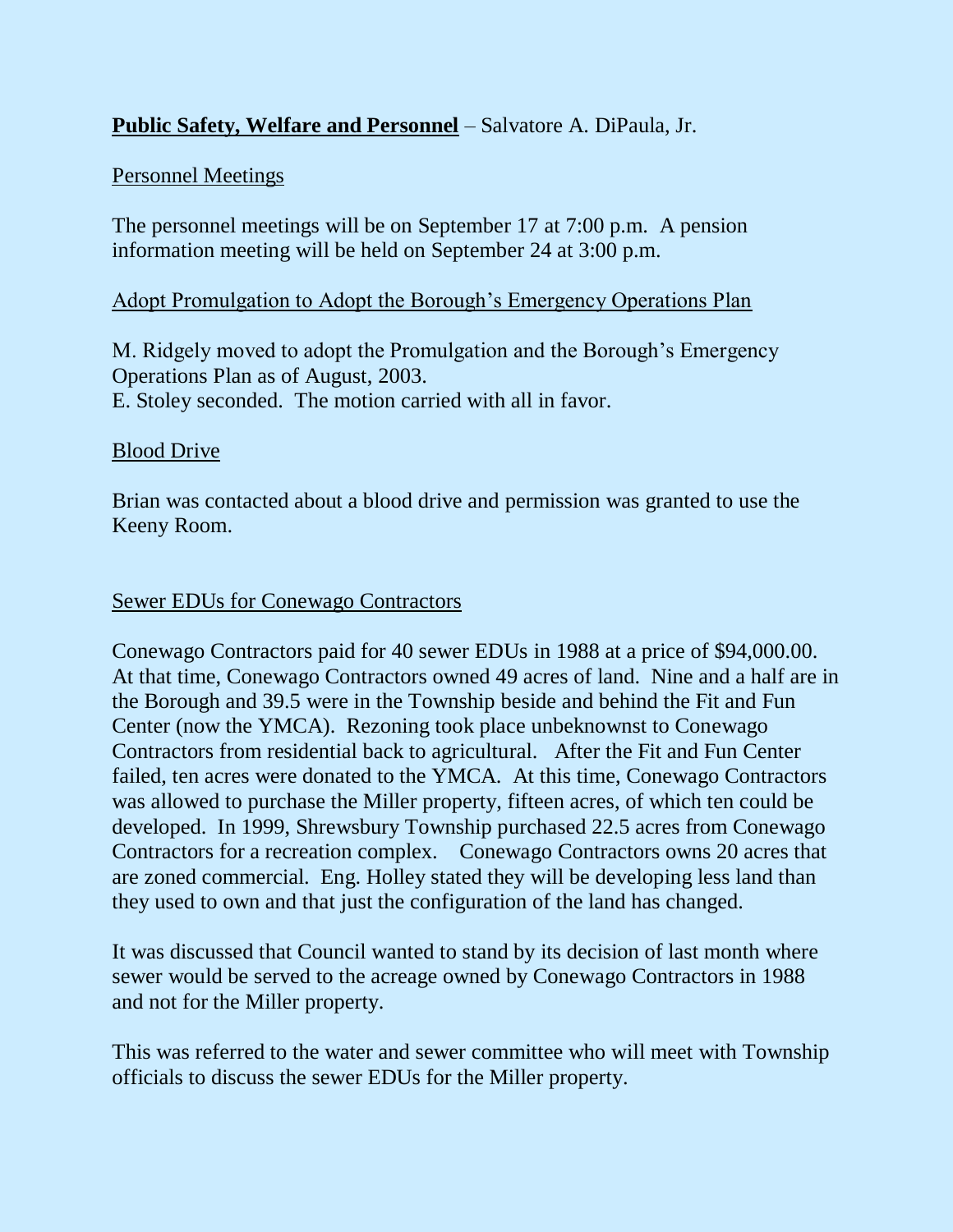## **Secretary's Report** – Cindy L. Bosley

## York County Boroughs Assn.

The next meeting is September 25 in Hellam.

**York Area Tax Bureau** – Frederick C. Noble

**Recreation Board/Regional Recreation** – Frederick C. Noble

**Planning Commission/Regional Planning Commission** – Eric W. Stoley

**Southern Regional Police** – Richard R. Buchanan

Buck stated there will be a change in the D.A.R.E. program in that the the grant request was for \$14,000.00 and the State approved \$10,000.00 because of a reduction in the number of classes from 17 down to ten.

## **UNFINISHED BUSINESS**

## **NEW BUSINESS**

Trick or Treat

Trick or Treat night will be Friday, October 31 from 6 to 8 p.m.

## **COMMUNICATIONS**

Codorus Township Board of Supervisors is asking for the Borough's support in their endeavor to apply for DCNR Community Conservation Partnership Program grant to develop land for a community park.

A letter of support will be sent.

# **ADJOURNMENT**